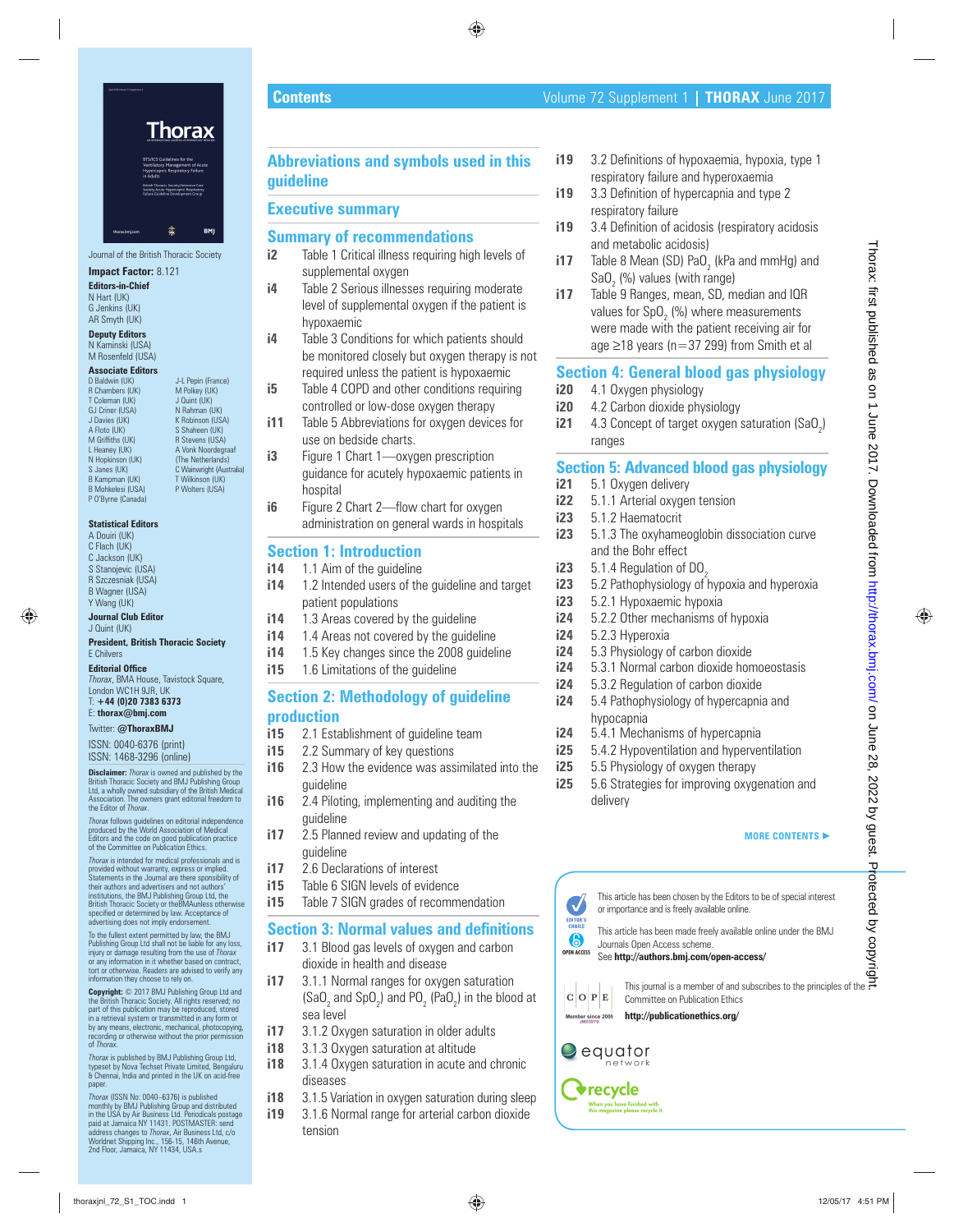- **i25** 5.6.1 Optimising PaO<sub>2</sub>
- **i26** 5.6.2 Optimising oxygen carriage
- **i26** 5.6.3 Optimising delivery
- **i22** Figure 3 Regulation of CaO<sub>2</sub>
- **i22** Figure 4 Ventilatory response to hypoxaemia
- **i23** Figure 5 Oxygen dissociation curve with Bohr effect
- **i24** Figure 6 Total carbon dioxide dissociation curve
- **i24** Figure 7 Effect of PaCO 2
- **i23** Table 10 Approximate relationship between SaO<sub>2</sub> and PaO<sub>2</sub>

# **Section 6: Hypoxia, hypoxaemia, hyperoxaemia, hypercapnia and the rationale of targeted oxygen therapy** the statistic distribution of the statistic distribution of the statistical published as a statistical published as  $\sqrt{t}$  and  $\sqrt{t}$  and  $\sqrt{t}$  and  $\sqrt{t}$  and  $\sqrt{t}$  and  $\sqrt{t}$  and  $\sqrt{t}$  and  $\sqrt{t}$  and  $\sqrt{t}$

- **i26** 6.1 Effects and risks of hypoxia/hypoxaemia and rationale for target oxygen saturation range
- **i27** 6.1.1 Desirable oxygen saturation ranges in acute illness
- **i28** 6.2 Potential benefits of hyperoxaemia and supplemental oxygen therapy in nonhypoxaemic patients
- **i28** 6.2.1 Hyperoxaemia has been shown to be beneficial in the following situations
- **i28** 6.2.2 Other potential benefits and potential harms of oxygen therapy in non-hypoxaemic patients
- **i28** 6.3 Potential adverse physiological effects and clinical risks of supplemental oxygen therapy and hyperoxaemia
- **i28** 6.3.1 Respiratory system
- **i29** 6.3.2 Rebound hypoxaemia following sudden cessation of supplementary oxygen therapy
- **i29** 6.3.3 Cardiovascular and cerebrovascular system
- **i29** 6.3.4 Reactive oxygen species, tissue toxicity and reports of increased mortality
- **i30** 6.3.5 Delay in recognition of physiological deterioration
- **i30** 6.3.6 Acute lung injury in patients with acute paraquat poisoning, bleomycin lung injury and acid aspiration
- **i30** 6.3.7 Summary of risks of hyperoxaemia and supplemental oxygen therapy
- **i30** 6.4 Risks of hypercapnia (and respiratory acidosis)
- **i31** 6.4.1 Effects of a raised blood carbon dioxide level
- **i31** 6.4.2 Clinical signs
- **i31** 6.5 Risks of acidosis
- **i31** 6.6 Rationale of oxygen therapy
- **i31** 6.7 Target oxygen saturation in acute illness
- **i32** 6.8 Effects of body positioning including restraint systems
- **i26** Table 11 Physiological effects of acute hypoxaemia and hyperoxaemia

## **Section 7: Clinical and laboratory assessment of hypoxaemia and hypercapnia**

- **i33** 7.1 Assessment of hypoxaemia
- **i33** 7.1.1 Clinical assessment of breathless patients and assessment of cyanosis
- **i34** 7.1.2 Value and limitation pulse oximetry
- **i36** 7.1.3 Arterial and arterialised blood gases
- **i36** 7.1.4 Transcutaneous oxygen assessment
- **i36** 7.2 Assessment of hypercapnia and acidosis
- **i36** 7.2.1 Clinical assessment
- **i37** 7.2.2 Blood arterial and arteriolar gases
- **i37** 7.2.3 Venous PCO<sub>2</sub> sampling
- **i37** 7.2.4 Carbon dioxide monitors and noninvasive assessments of hypercapnia

## **Section 8: Emergency oxygen use in hospital settings**

- **i38** 8.1 Assessment and immediate management of breathless patients on arrival in hospital
- **i38** 8.2 Differences in management in hospital compared with a prehospital setting
- **i38** 8.3 Which patients need oxygen therapy?
- **i38** 8.4 Which patients require blood gas measurements?
- **i39** 8.5 Can arterialised earlobe gases be used as a substitute of ABGs?
- **i39** 8.6 Should oxygen be prescribed at a fixed concentration or to achieve a target saturation?
- **i39** 8.7 What should be the target oxygen saturation range for patients receiving supplementary oxygen?
- **i39** 8.7.1 Oxygen saturation target range for most patients
- **i40** 8.7.2 Oxygen requirements of specific groups of patients
- **i40** 8.8 Importance of blood gas measurements in guiding oxygen therapy
- **i40** 8.9 What should be the initial choice of oxygen delivery system in hospital settings?
- **i40** 8.9.1 Devices used in emergency oxygen therapy in hospitals
- **i40** 8.10 Recommended oxygen therapy for major medical emergencies and critical illness
- **i40** 8.10.1 Cardiac arrest and other conditions requiring CPR
- **i41** 8.10.2 Critically ill patients including major trauma, shock and major sepsis
- **i41** 8.10.3 Drowning
- **i41** 8.10.4 Anaphylaxis
- **i41** 8.10.5 Major pulmonary haemorrhage or massive haemoptysis
- **i42** 8.10.6 Epileptic fits
- **i42** 8.10.7 Major head injury
- **i42** 8.10.8 Carbon monoxide poisoning
- **i42** 8.11 Serious illnesses requiring moderate levels of supplemental oxygen if the patient is hypoxaemic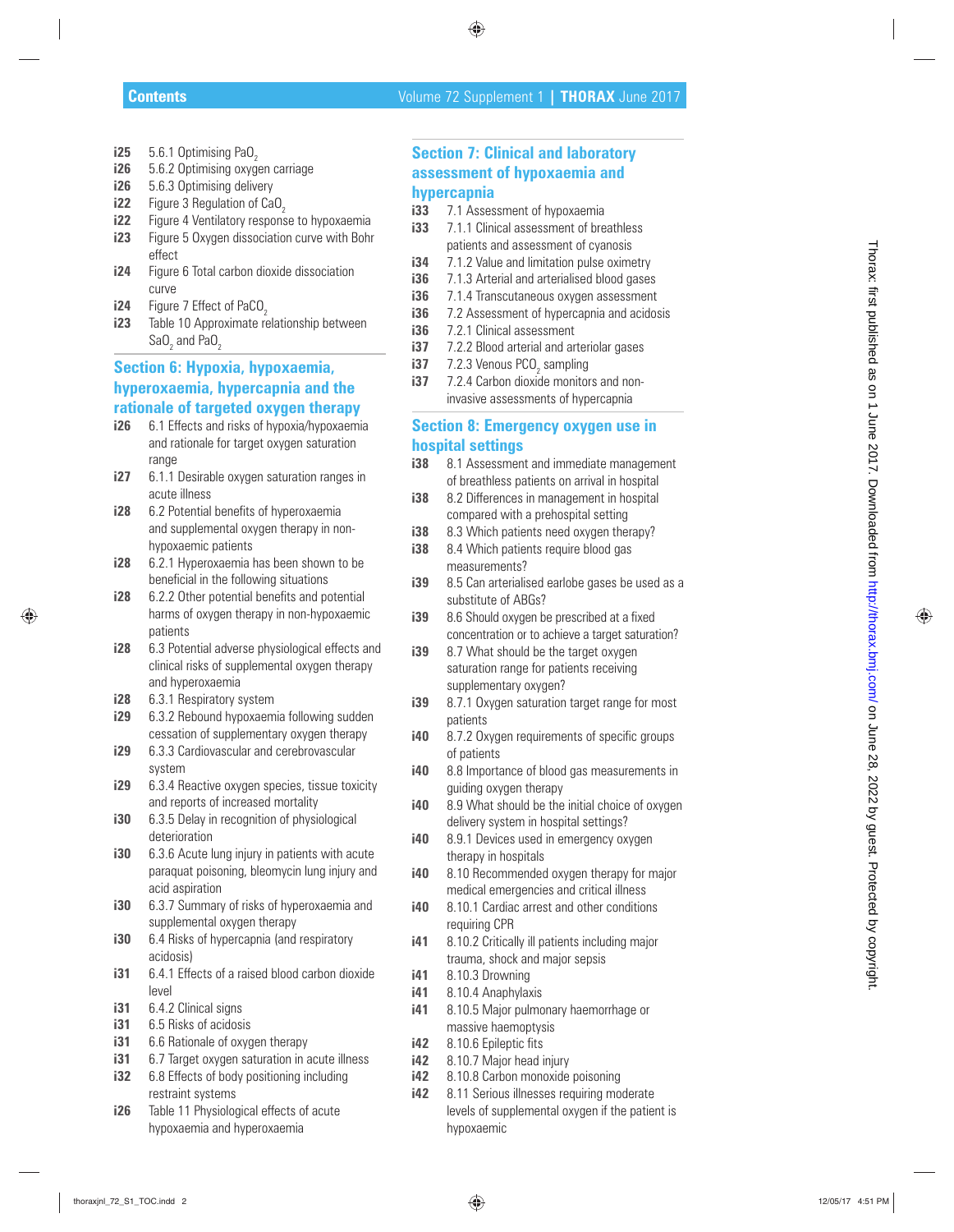- **i43** 8.11.1 Patients with acute onset of hypoxaemia of unknown cause with no pre existing respiratory disorders or risk factors
- **i43** 8.11.2 Acute asthma
- **i43** 8.11.3 Pneumonia
- **i43** 8.11.4 Lung cancer and other cancers with pulmonary involvement
- **i44** 8.11.5 Deterioration of fibrotic lung conditions and other conditions involving parenchymal lung disease or alveolitis
- **i44** 8.11.6 Pneumothorax
- **i44** 8.11.7 Pleural effusion
- **i44** 8.11.8 Pulmonary embolism
- **i44** 8.11.9 Acute heart failure
- **i45** 8.11.10 Breathlessness due to severe anaemia
- **i45** 8.11.11 Sickle cell crisis
- **i45** 8.12 Recommended oxygen therapy for patients who may be vulnerable to medium or high concentration of oxygen
- **i46** 8.12.1 COPD exacerbations
- **i48** 8.12.2 Exacerbation of CF
- **i48** 8.12.3 Chronic musculoskeletal and neurological disorders
- **i48** 8.12.4 Obesity-hypoventilation syndrome
- **i49** 8.13 Common medical emergencies for which oxygen therapy is indicated only if hypoxaemia is present
- **i49** 8.13.1 Acute myocardial infarction, suspected myocardial infarction and acute coronary syndromes
- **i50** 8.13.2 Stroke
- **i51** 8.13.3 Anxiety and hyperventilation or dysfunctional breathing
- **i51** 8.13.4 Poisoning with substances other than carbon monoxide or cyanide
- **i52** 8.13.5 Metabolic, endocrine and renal disorders
- **i52** 8.13.6 Acute and subacute neuromuscular disorders producing respiratory muscle weakness
- **i52** 8.13.7 Cluster headache
- **i52** 8.14 Obstetric emergencies and labour
- **i54** 8.15 Use of oxygen in postoperative and perioperative care, including PCA device use
- **i54** 8.15.1 Oxygen use, pulse oximetry and the incidence of hypoxaemia in the postoperative period
- **i55** 8.15.2 Patient-controlled analgesia
- **i55** 8.15.3 The role of hyperoxaemia in reducing postoperative complications
- **i56** 8.16 Use of oxygen during endoscopy and other procedures involving conscious sedation
- **i57** 8.17 Use of oxygen in palliative care settings
- **i58** 8.18 Use of helium–oxygen mixtures (Heliox)
- **i59** 8.19 Use of CPAP
- **i59** 8.19.1 Use of CPAP in perioperative care
- **i59** 8.19.2 Use of CPAP in acute pulmonary oedema

## **Section 9: Emergency use of oxygen in ambulances, community and prehospital settings**

- **i60** 9.1 Pulse oximetry and availability of oxygen
- **i60** 9.2 Clinical assessment by first responder(s) (GP, nurse or ambulance staff )
- **i60** 9.3 Immediate management of hypoxaemic patients
- **i60** 9.4 Patients with known COPD
- **i61** 9.5 Patients who should be assumed to have COPD
- **i61** 9.6 Other patients at risk of hypercapnic respiratory failure with respiratory acidosis
- **i61** 9.7 Oxygen alert care and 24% or 28% Venturi masks in patients with COPD (and others at risk of respiratory acidosis) who have had an episode of hypercapnic respiratory failure the first control of the control of the stress of the stress of the stress of the stress of the stress of the stress of the stress of the stress of the stress of the stress of the stress of the stress of the stress of th
	- **i62** 9.8 Choice of devices in prehospital care
	- **i62** 9.9 Emergency use of oxygen in patient's home
	- **i62** 9.10 Use of oxygen by rescue services and other non-NHS first responders
	- **i63** 9.11 Use of nitrous oxide/oxygen mixtures (eg, Entonox)
	- **i63** 9.12 Use of oxygen in prehospital care for pregnant women
	- **i62** Figure 8 Example of oxygen alert card

## **Section 10: Practical aspects of oxygen therapy**

- **i63** 10.1 Oxygen storage and provision and safety
- **i63** 10.1.1 Cylinders
- **i64** 10.1.2 Liquid oxygen
- **i64** 10.1.3 Oxygen concentrators
- **i64** 10.2 Patient delivery methods/interfaces
- **i64** 10.2.1 High-concentration reservoir mask (non-rebreathing mask)
- **i64** 10.2.2 Simple face mask
- **i64** 10.2.3 Venturi mask
- **i66** 10.2.4 Nasal cannulae
- **i67** 10.2.5 High-flow humidified oxygen via nasal cannulae
- **i68** 10.2.6 Tracheostomy mask
- **i68** 10.2.7 Non-invasive ventilation
- **i68** 10.3 Oxygen carriage and delivery during patient transport in ambulances
- **i68** 10.3.1 Health and Safety Executive guidance for safe use of oxygen cylinders
- **i68** 10.3.2 Oxygen use by UK ambulance services
- **i68** 10.4 Oxygen carriage in other vehicles and in primary care settings and patients' homes
- **i68** 10.4.1 Oxygen carriage in private cars (Health and Safety Executive guidance)
- **i69** 10.4.2 Medical centres and primary care practices
- **i69** 10.4.3 Emergency use of oxygen in the patient's home
- **i69** 10.5 Oxygen delivery systems in hospitals
- **i69** 10.5.1 Perioperative and postoperative care
- **i69 10.5.2 Emergency departments**